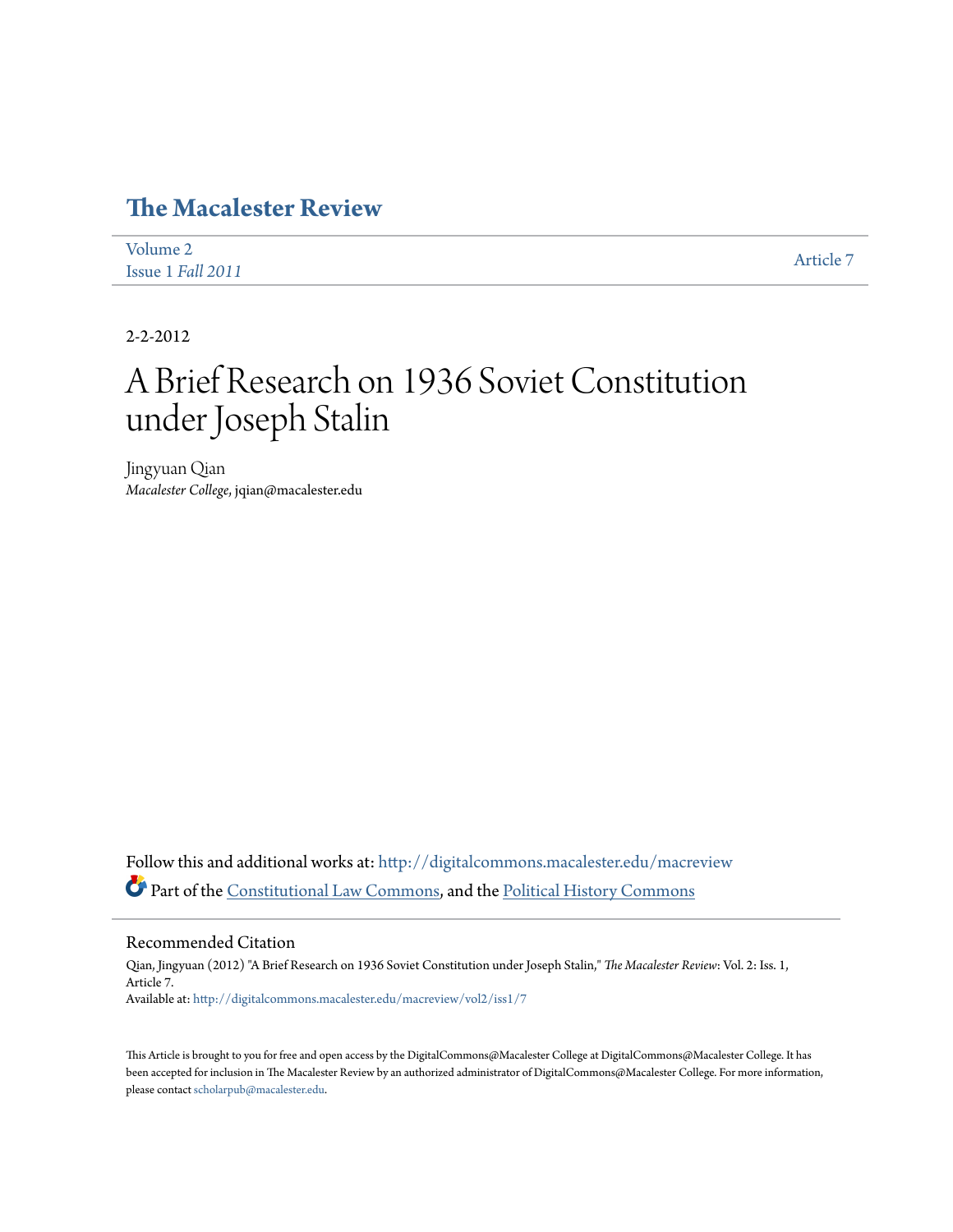# **I. Introduction**

On December 5<sup>th</sup>, 1936, the Supreme Soviet of USSR adopted and passed unanimously the first constitution of Soviet Union. This document proclaimed the "official birth" of the Soviet regime by officially legalizing the communist rule and establishing a comprehensive system of bureaucratic administration. This document is commonly granted the name "Stalin Constitution," since Stalin's personal influence, as well as the contemporary political structure created by him, profoundly influenced the draft, passage and publicizing of this document. In this paper, I will examine this highly disputed constitution in three aspects: the historical background and the various crises emerged in 1930s that motivated the Soviet Authority to make a constitution; a literal analysis of the Constitution's contents that demonstrate the efforts of Stalin's Government to redistribute political resources, pacify social disorder and regulate different relationship among this huge multinational state; and finally, a brief summary of how this constitution contradicted the ideal expectation of Marxist theory, and how these deviations influence the future vicissitude of the nation's political development. Perceiving the Constitution as one part of a larger experiment to re-organize social order, I viewed the implementation of 1936 Constitution not an isolated event, but rather as the inevitable result caused by the cohesive efforts of multiple prevailing social forces.

#### **II. A Medicine to Political Disease?**

Looking back on the Soviet Regime's rise to power, we can discover an interesting transition of attitude of Soviet leaders toward a constitution. In January 1918, facing the failure of election of Bolsheviks in Constitutional Convention, Lenin rejected the necessity of a constitution by claiming constitution as "a hypocrite capitalist tool for exploitation and oppression"[1]. He later forcibly dismissed the Constitutional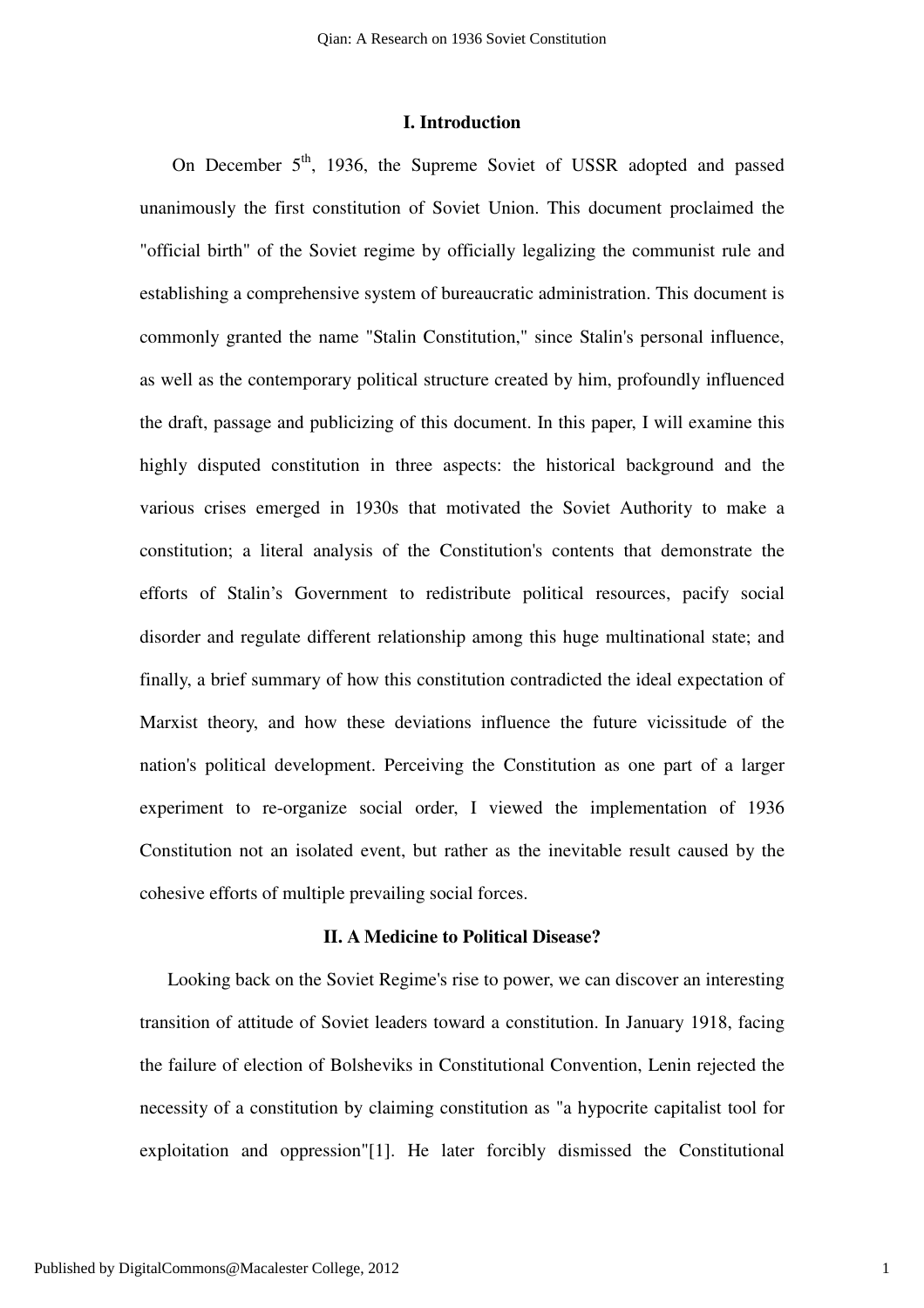Convention and established a "People's Commission" which consisted solely of radical Communist revolutionaries. At the beginning of his tenure as the Party leader, Stalin also reasoned that "[The Constitution] will leave the party's supreme position unimpaired, and was therefore worthless as a guarantee of individual rights" [2]. However, by the year 1930, the Soviet government under Stalin suddenly determined to constitutionalize itself, marking a sharp contrast with his previous contemptuous and reluctant attitude.

This apparent change of attitude significantly reflected the Soviet Government's difficulty in dealing with both domestic and international affairs. The success of the October Revolution did not bring an Communist utopia as Lenin originally expected; instead, when Joseph Stalin took office in 1922, four major problems that emerged during Russia's sudden change of social structure had severely threatened the internal instability of this new-born regime.

The first problem was that Soviet authority's frequent change of agricultural policy had hurt the peasants' initiative of cultivation and resulted in stagnation of agriculture. Between 1918 and 1927, the Soviet Union's official agriculture policy was revised three times. From 1918 to1921, Lenin practiced "war communism" in agriculture, or the requisition of agricultural surpluses from peasants in excess of absolute minimum for centralized distribution among the remaining population [3]; from 1921 to 1928, war communism was abolished for New Economic Policy (NEP), which cancelled the unpaid governmental collection of peasants' products and legalized farmers' possession of small plots of land and accessories; however, the lenient NEP was suddenly vetoed by Stalin in fall 1928 accusing a "Kulak dominance over rural areas" [4]. Stalin then started his agricultural collectivization plan by organizing individual peasants into collective farms where all private production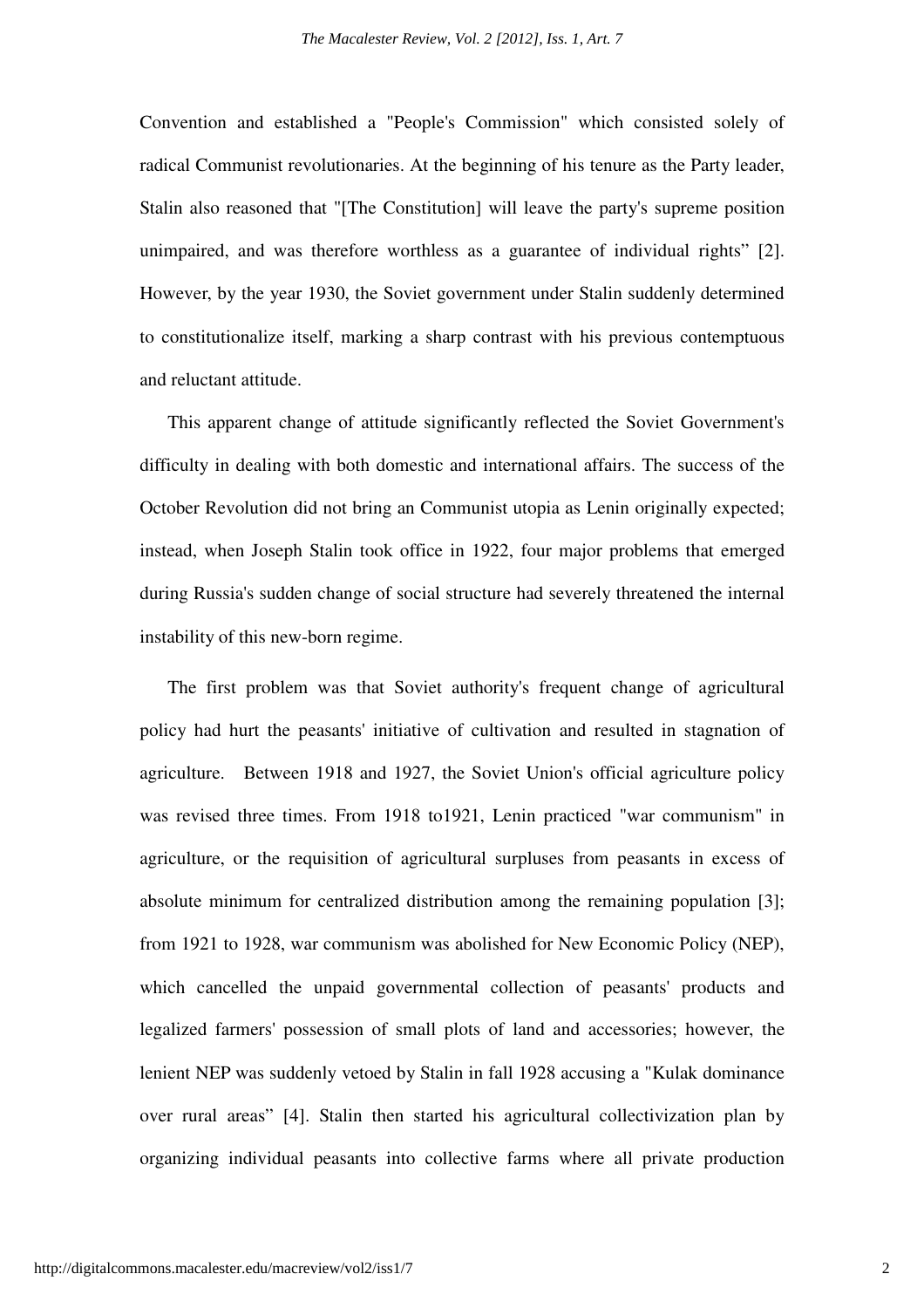materials previously owned by them were confiscated for "public needs." By sacrificing the agricultural development to the need for industrialization, Soviet government obviously failed to keep their promise to the peasants to "guarantee their production rights and subsidize rurality."

The Soviet government's rapid change of agricultural policy resulted in severe social consequences. Preoccupied by the fear that the Soviet government would expropriate their private property, Russian farmers generally lost their confidence toward production and were barely willing to cultivate more than their basic need [5]. Slaughtering livestock was also a common response of farmers to their unpredictable future. Farmers' habitual lack of productivity driven by their constant resistance to nationalization resulted in periodic famines and violent rebellions. A survey indicated that during the first decade of Soviet rule, 1918-1927, there were only 3 years of good harvests, 5 years of poor harvests and 2 famine years, a situation even worse than during the tsarist era in early  $20<sup>th</sup>$  century. Accompanied by agricultural recession were constant explosion of riots and disobedience, which were best signified by the Ukranian Revolt of 1931 after a crop failure caused by governmental planning mistake, where peasants refused to cultivate in collective farms, robbed militia weapons and took over several administrative offices in adjacent areas [6]. Agriculture, as the major pillar of Russia's national economy, needed a coherent and legal policy to guarantee its healthy operation.

Another problem exclusively significant in Stalin's ruling era is people's increasing dissatisfaction with the centralization of power in one person's hands. Different from his predecessor Lenin, who respected different voices inside the Communist Party and emphasized the democratic discussion of policy on the platform of Party Congress, Stalin's arbitrary personality make him intolerable to political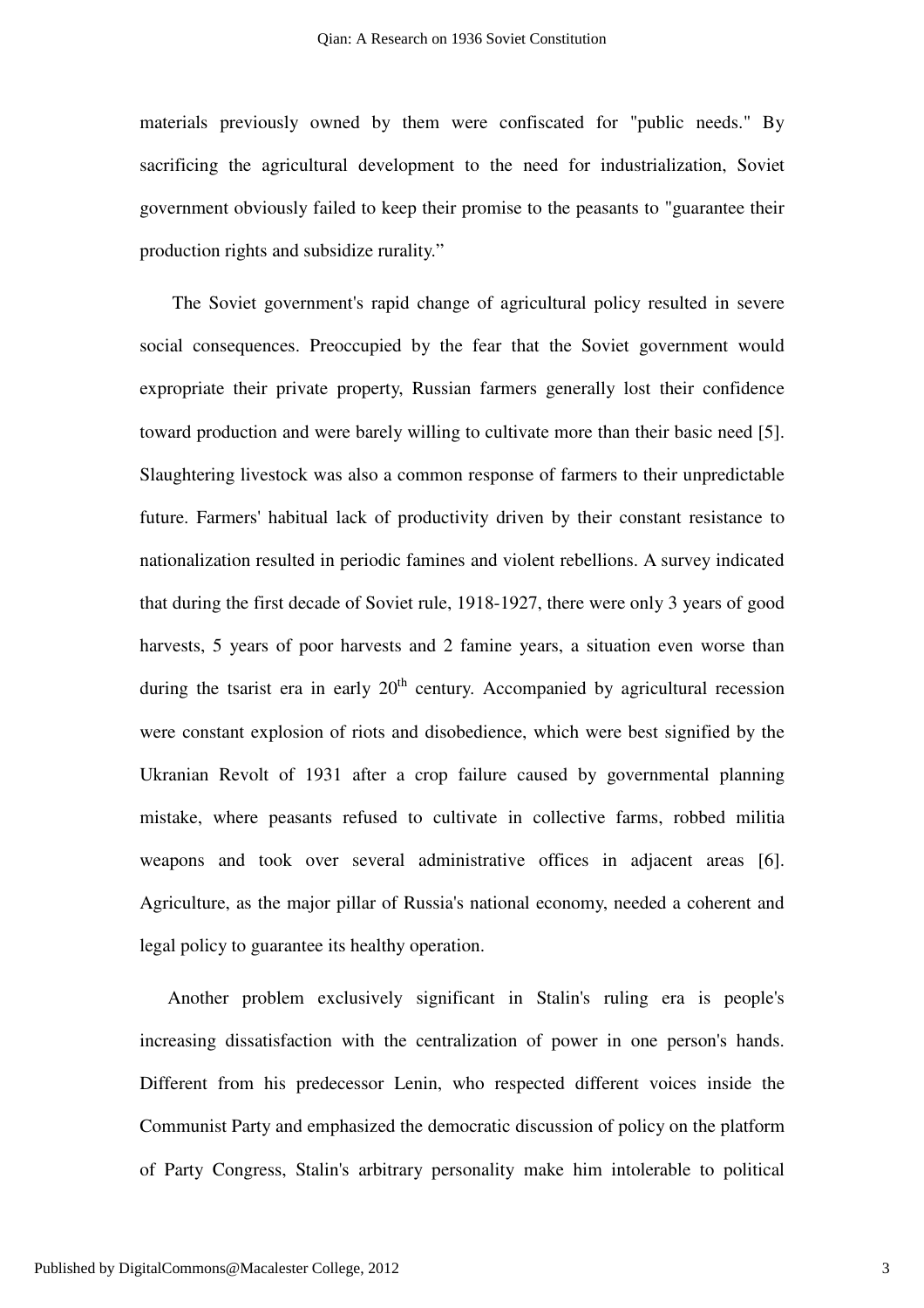dissidents and public criticism. The existence of opponents inside the Politburo headed by Bukhalin and Zinoviev, Stalin strongly believed, potentially "undermined the strength of the ruling party" [7] and threatened his monopoly over decision-making. The dissidents' attacks on Stalin's construction method were multifaceted, including the low agricultural productivity in collective farms, extreme imbalance between industrial and agricultural development, arbitrary appointment of local officials, and his narrow interpretation of Marxist theory. Among these negative comments the most offensive to him is the accusation of his illegal grab of power, a voice announced by the boldest opponent Leon Trotsky, who argues that a party's leader cannot hold office without the consensus of its members, an opinion which severely attacked Stalin's personal authority by questioning the essential source of his power.

Learning the pragmatic political strategy from his predecessor Lenin, Stalin responded to the dissidents' request with fierce suppression through the secret police and stricter censorship of the press. However, he tried to legitimize and embellish his personal dictatorship on the other hand---an ironic fact in 1936 is that the Great Purge and the publication of Soviet Constitution took place nearly simultaneously. By comparing the nature of two major events, I perceive Stalin's proposal to publicize the Constitution in that critical time as an attempt to pacify public dissatisfaction with the Soviet authorities by making the Soviet structure seemingly more democratic and legally justified.

Besides the economic and political dilemmas that the Stalin regime faced, the international community's reluctance to recognize USSR also contributed to the complexity of the problem. As early as 1919, the Palmer Raids marked the outbreak of anti-Soviet movement in the United States; the League of Nations established in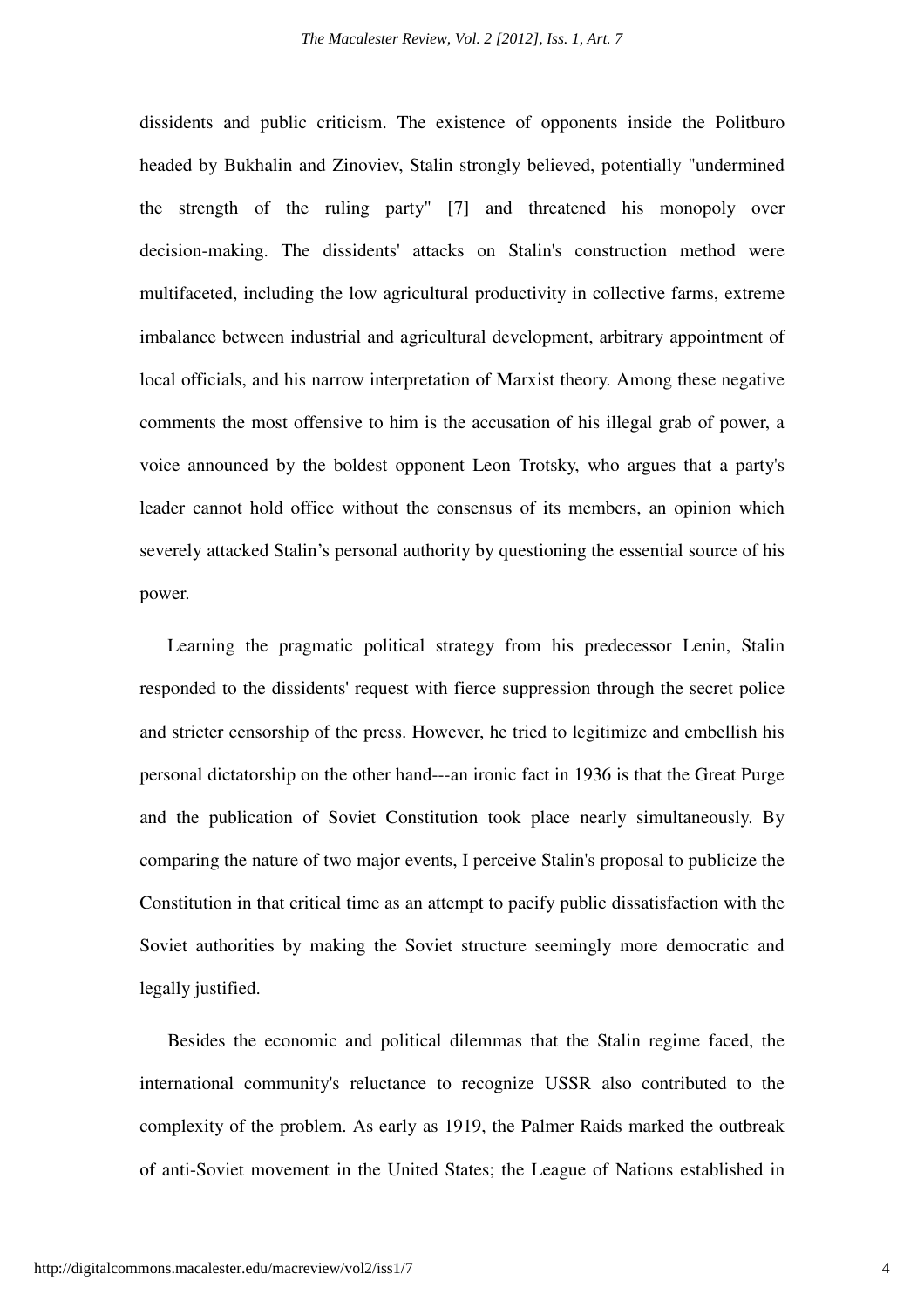the same year consisted of western democracies but excluded Soviet Union's participation. Although western countries began to acknowledge and establish official relationships with USSR beginning in 1925, most of them still maintained a hostile attitude toward the nation by means of embargo, espionage activities and strict border inspection. The anti-Soviet mood among Western nations was rooted in the fear that a strong communist state adjacent to Europe would trigger further revolutions in their lands. They referred to Lenin's work *The State and Revolution*, which proclaimed Soviet Russia's mission to "export revolution" and to "assist world proletarians to achieve their political goals" [8]. Facing the isolation and suspicion of the rest of the world, Stalin realized that a worldwide revolution would never take place, and he tried to transform the role of Soviet Union from an iconoclastic trouble-maker to a responsible member of international community. A constitution, seen by Stalin as the symbol of order and authenticity, served as an effective tool to demonstrate the Soviet Union's peaceful will to the West and its promise to respect the existent diplomatic order.

From the analysis above, the Soviet Constitution of 1936 was born in a complicated and uncertain historical context. As Trotsky said in *The Revolution Betrayed*, the Stalinist Russia is a "transitional state," whose collective, nationalized economy and autocratic politics differed from capitalist society, and whose low productivity and vast inequality of property made it distant from the idealistic communism in Marxist theory. Therefore, its instability in economics, politics and foreign affairs illustrated that the Soviet Union lacked a mature guide to regulate its socialist construction. The adoption of the Soviet constitution in this vulnerable period, therefore, is not coincidental, but conformed to the nation's need to appease socio-economic conflicts and to maintain resistant to future challenges.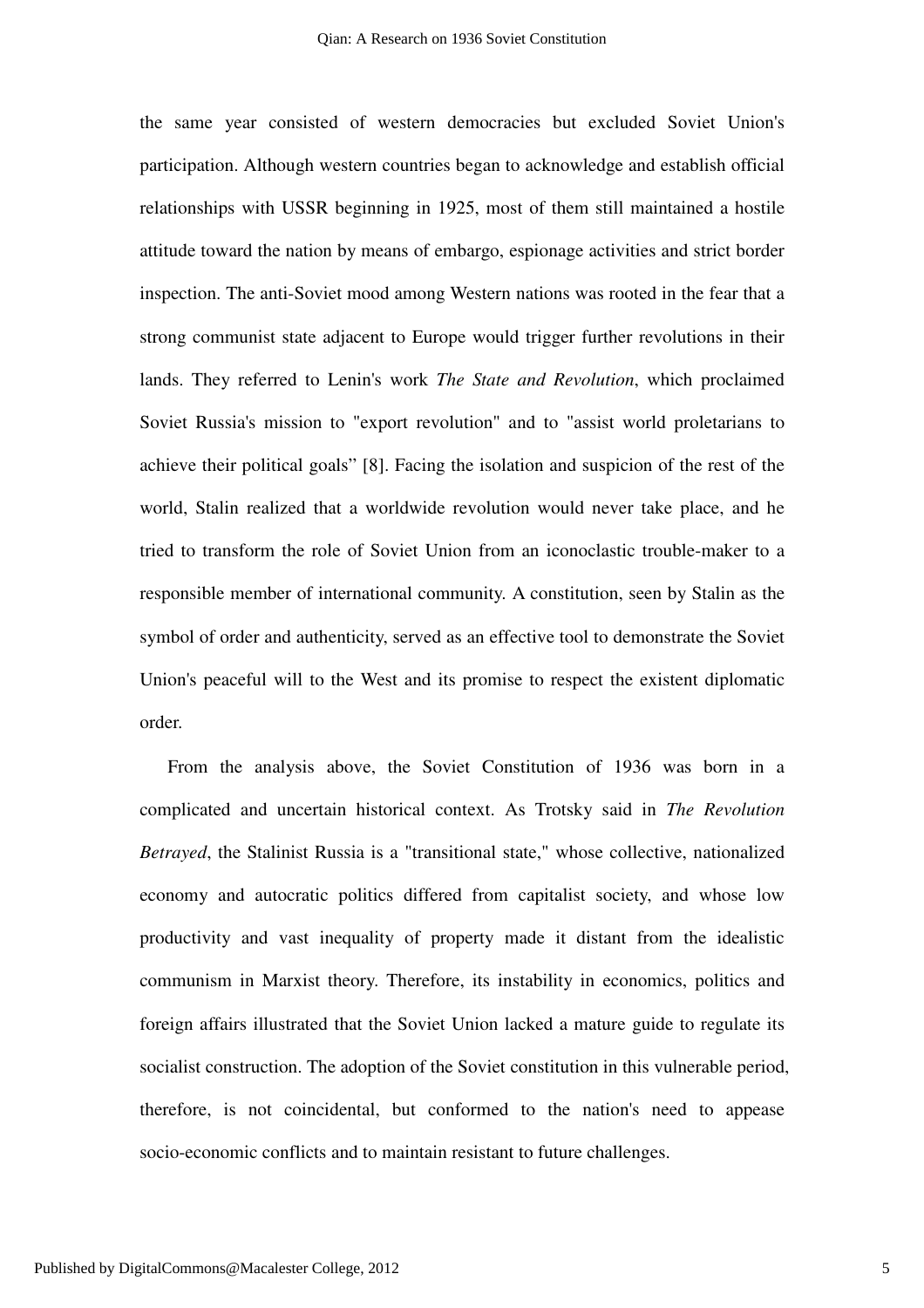## **III. The Contents and Connotations of Constitution**

At the first glance, the Soviet Constitution had even more democratic characteristics than its western counterparts. It is the second constitution in the world to legalize women's suffrage, and also to guarantee the direct election of executive officials by the people. However, my argument in Part I reveals that the Constitution served to maintain social stability and reduce the mood of internal dissatisfaction and was not really an effort to democratize the Soviet state's political structure. Through the reading of the Stalin Constitution, I observe that Stalin had no intention to limit his absolute power in the framework of law, but tried to legitimize the authenticity of his ruling position and his bureaucracy with the authorization of a document. In order to comprehend the Stalin Constitution's political purpose, we need to discern its purpose beneath the surface of its context.

The political clauses of the Constitution efficiently settled the contest between a highly-centralized bureaucracy and popular sovereignty. It nominally granted the nation's administrative power for "workers and peasants"[9], thus legitimizing the people's ownership over the nation; however, the Constitution also acknowledged the achievement of the "proletarian dictatorship," meaning that any person in opposition to the Soviet State perceived by its rulers could be suppressed justifiably. With this legal shield, Stalin craftily justified his purge of the Party as a constitutional means of "eliminating class enemies." Also, according to the Constitution, citizens ruled the nation through the elected representatives of the Supreme Soviet, who then passed the law and determined the candidates of executive branch. This delicate design of power was more beneficial to the ruler's dictatorship than to the common people's voice of opinions, since in an election lacking transparency and freedom of choice, autocratic leaders could easily converted their individual intentions to laws with the meek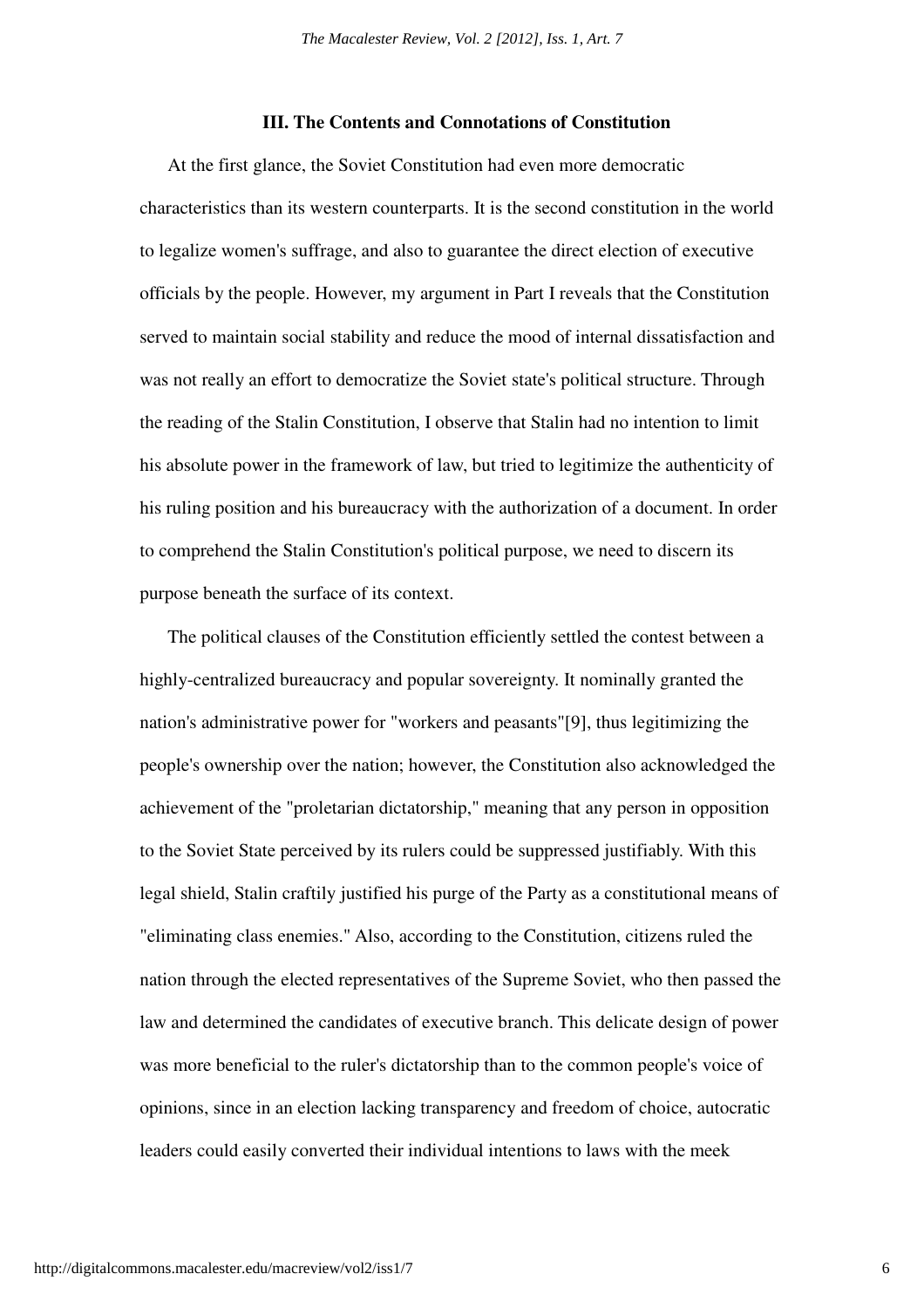cooperation of a rubber-stamp parliament. Therefore, Stalin successfully installed a democratic form on the nation's centralized structure without damaging the existent governing order.

Another characteristic of the Constitution's political statement is its deliberate blurring of the Communist Party's presence in the political structure. Unlike Brezhnev's revised version in 1976, the Stalin Constitution did not mention anything about the Party-State relationship in the text, making the Party's actual leadership an "invisible hand" in the nation's political life. Although the Party was not offered legal status to rule, the Soviet Parliament which "exercises all rights vested in the USSR" were nevertheless controlled by its party caucus initiating proposals of law and "recommending" proper candidacy for leading positions [10].

A similar evasiveness also occurred in the Constitution's description of the relationship between the Union and the Union Republics. The Constitution ensured each Republic's independence and sovereignty. It also exerted the Supreme Soviet's overall power of the nation at the same time, but did not explicitly offer a resolution when the central governments' opinions conflict with regional interests. In the actual practice, this condition would never happen, since the central government monopolized the appointment of all the leading positions of Union Republics. These two examples demonstrated the two-sided nature of the constitution: it provided an apparent democratic reform of Soviet Union's political structure, but indeed helped legalizing Stalin regime's monopoly of national power.

The Constitution also highlighted its economic clauses, which were recognized as the most successful part in this document. Compared with previous economic policies, the Constitution legalized the systematic adjustment of agricultural collectivization implemented in 1927-1936. Although the agricultural clause maintained the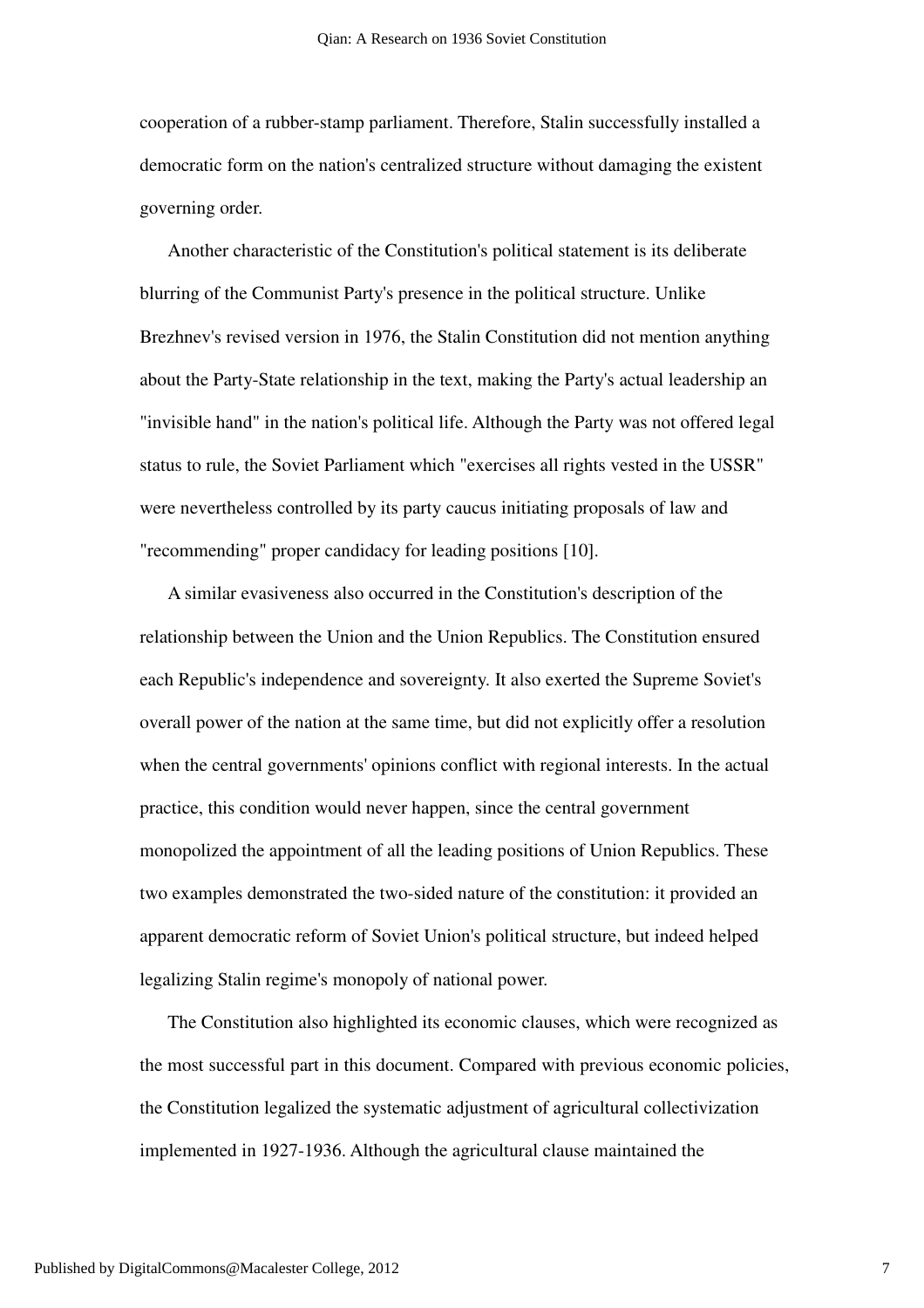nationalized nature of Soviet farms and accessories, it attempted to raise collective farmers' working initiative by allowing the possession of a "small private economy of individual peasants and handcraftsman based on their personal labor." Additionally, they were legally guaranteed to acquire "incomes from work and their savings" [11], officially ending the forced expropriation of private belongings since 1918. The economic clauses signified the Stalin regime's abandonment of economic radicalism which emphasized the implementation of fundamental communist principles, regardless of Russian's agricultural reality.

 However, the economic clauses were never created solely for the well-being of working people; it is no more than a practical compromise by Soviet leadership to moderate the increasingly resentful mood among peasants and retrieve the low agricultural productivity due to producers' unwillingness to labor. As a method to rescue the Soviet economy from collapsing, the economic clause was nevertheless far from perfect. By announcing that "the economic life of the U.S.S.R. is determined and directed by the State National Economic Plan," the Constitution legalized the Soviet authority's control over the nation's economic activities and virtually deprived the citizens of the union republics of their rights of self-regulation. The Constitution also failed to address the extreme imbalance of industrial and agricultural development caused by "price scissors," the policy of intentionally exploiting agricultural profits to subsidize heavy industry.

Another chapter in the Constitution specifically elucidated the rights of Soviet citizens, a part frequently cited by Stalin to prove the regime's "most democratic" nature. This part was the most enlightening in the Constitution, since it perfectly exemplified how an authoritarian government legitimized its suppression of individual members of society. Admittedly, the "rights clauses" [12] voiced to protect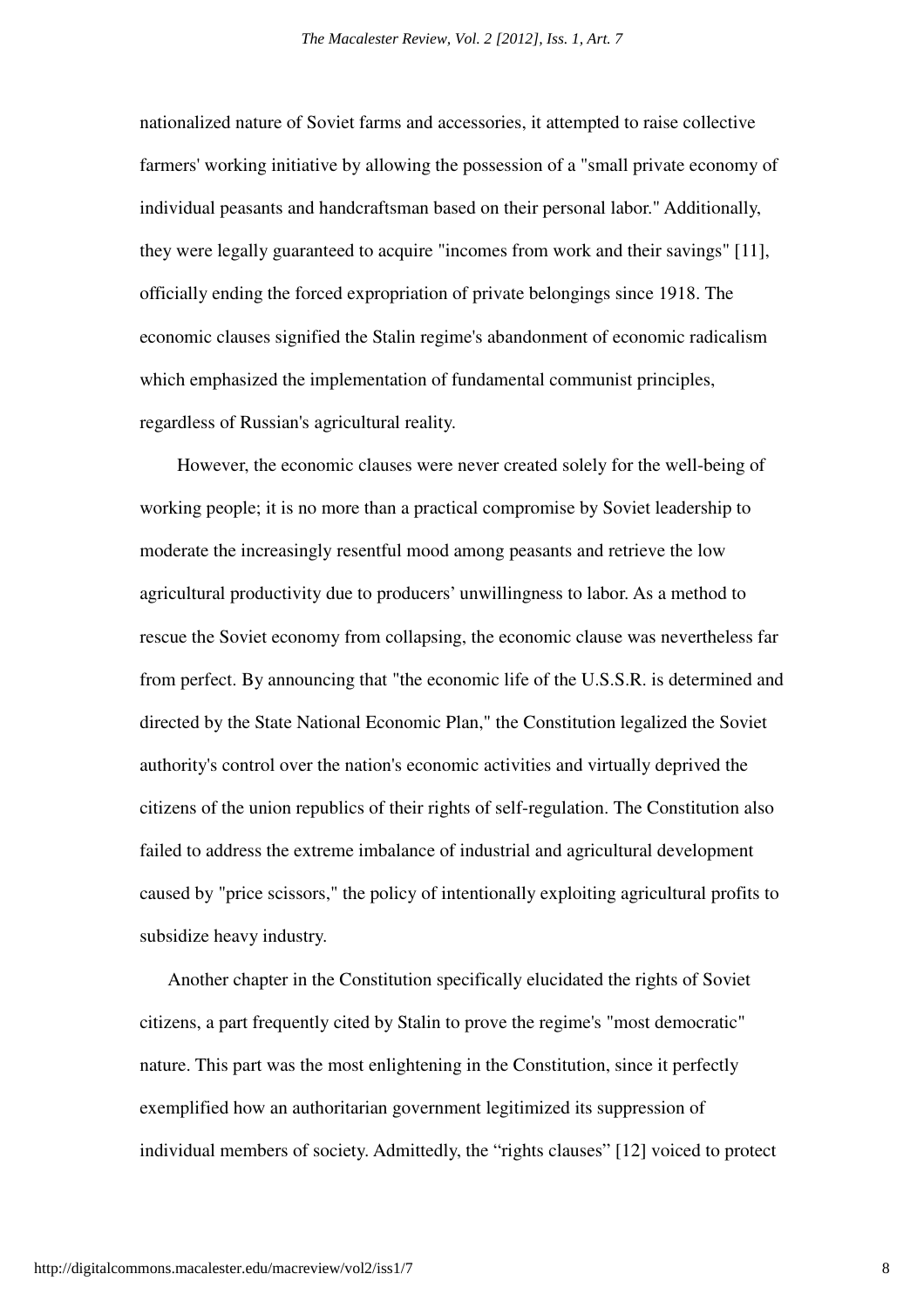individual political freedom, including speech, religion, assembly and demonstrations, but those rights were immediately limited by a vague statement in Article 135 that "it is the duty of every citizen of the U.S.S.R. to abide by the Constitution of the Union of Soviet Socialist Republics, to observe the laws, to maintain labor discipline, honestly to perform public duties, and to respect the rules of socialist intercourse." This clause tacitly stated that anyone who holds dissident opinions or actions against the Soviet authority's commands and orders will be "constitutionally" deprived of those inalienable rights. Since the extension of "rules of socialist intercourse," "labor discipline" or "public duties" were not clearly defined, Soviet rulers could apply those ambiguous restrictions to any speeches or actions considered by them as dangerous to their ruling order. The Soviet citizens have only the rights of conformation, but not resistance. With the authorization of these clauses, the Stalin regime rationalized its censorship of press and publications, and virtually eliminated the possibility of a labor strike or a demonstration.

Through the analysis of four major parts of Constitution, I perceive that the 1936 Constitution served more as a proclamation of the communist rule, rather than the nation's basic law. Positively, it responded to domestic unrest by making promises to extend people's political and economic rights, and for the first time it provided clear answers to essential problems on the Soviet state's social organization and distribution of property. Nevertheless, designed originally to better the Stalin regime's operation of a dictatorship, this constitution used plenty of ambiguous statements throughout its body, creating abundant "empty spaces" for rulers to interpret its actual meaning and implementation. The deliberate lack of detail in the Stalin Constitution may explain why the so-called "most democratic document" was too enfeebled to prevent people from suffering the Great Purge and later catastrophes.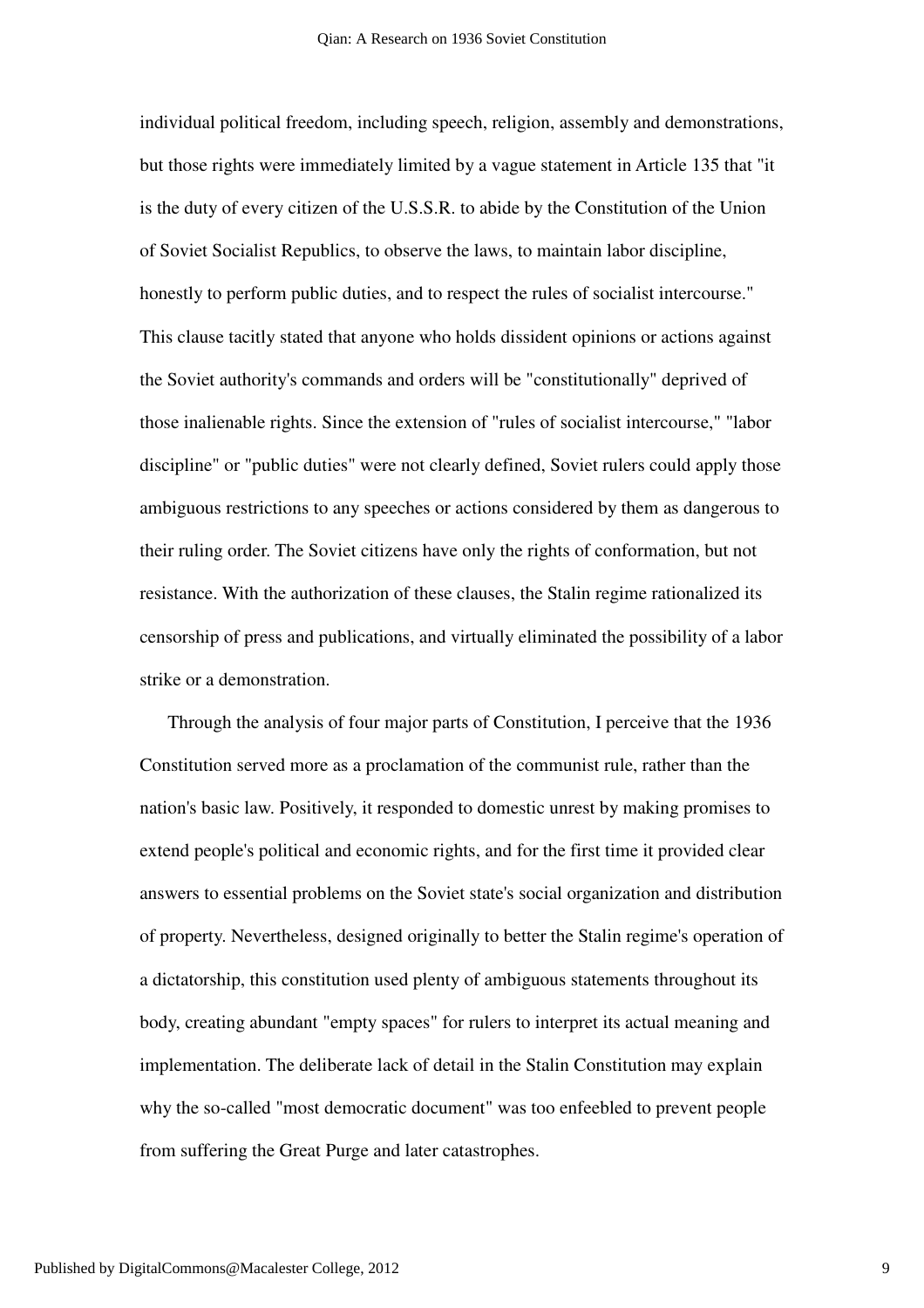### **IV. Conclusion: Is 1936 Constitution as Expected to Be?**

After observing the Soviet authority's basic principles and intentions enumerated in the 1936 Constitution in previous chapters, I will compare the Soviet political practice with the theoretical, idealistic form of Communism in Marx's work to reveal the Soviet regime's structural difference from the theoretical model. I will also try to prove how the Soviet practice of communism thoroughly influenced  $20<sup>th</sup>$  century's socialist movement and resulted in the sudden collapse of the Communist nation in early 1990s.

Firstly, Stalin regime's perception of democracy showed in the 1936 Constitution was different from the orthodox Marxist view. Article 2 of the document defined the nation's political foundation as "the achievement of the dictatorship of the proletariat," emphasizing the term "dictatorship" 17 years after the success of October Revolution. Stalin claimed that the dictatorship was necessary even in a peaceful era, since "the socialist state had the responsibility to carry out the class struggle against class enemies and preserve the revolutionary achievements."

However, as famous political scientist Sigmund Kransberg argued, Marx "is defended with firm claims to certainty as the champion of democracy," who stated that worker's dictatorship over the nation is but "a transitional institution used in the struggle, in the revolution, to hold down one's adversaries by force" [13]. Therefore, Stalin had adopted an falsified adaptation of Marxism, which has little to nothing in common with the words and actions of Marx himself.

Also driven by the "proletarian dictatorship" principles, the severe restriction of civil liberty in Soviet Union was also in conflict with Marxist theory of social organization. A victim of press censorship himself, Karl Marx strictly criticized the limitation of the freedom of speech as a blatant abuse of government power,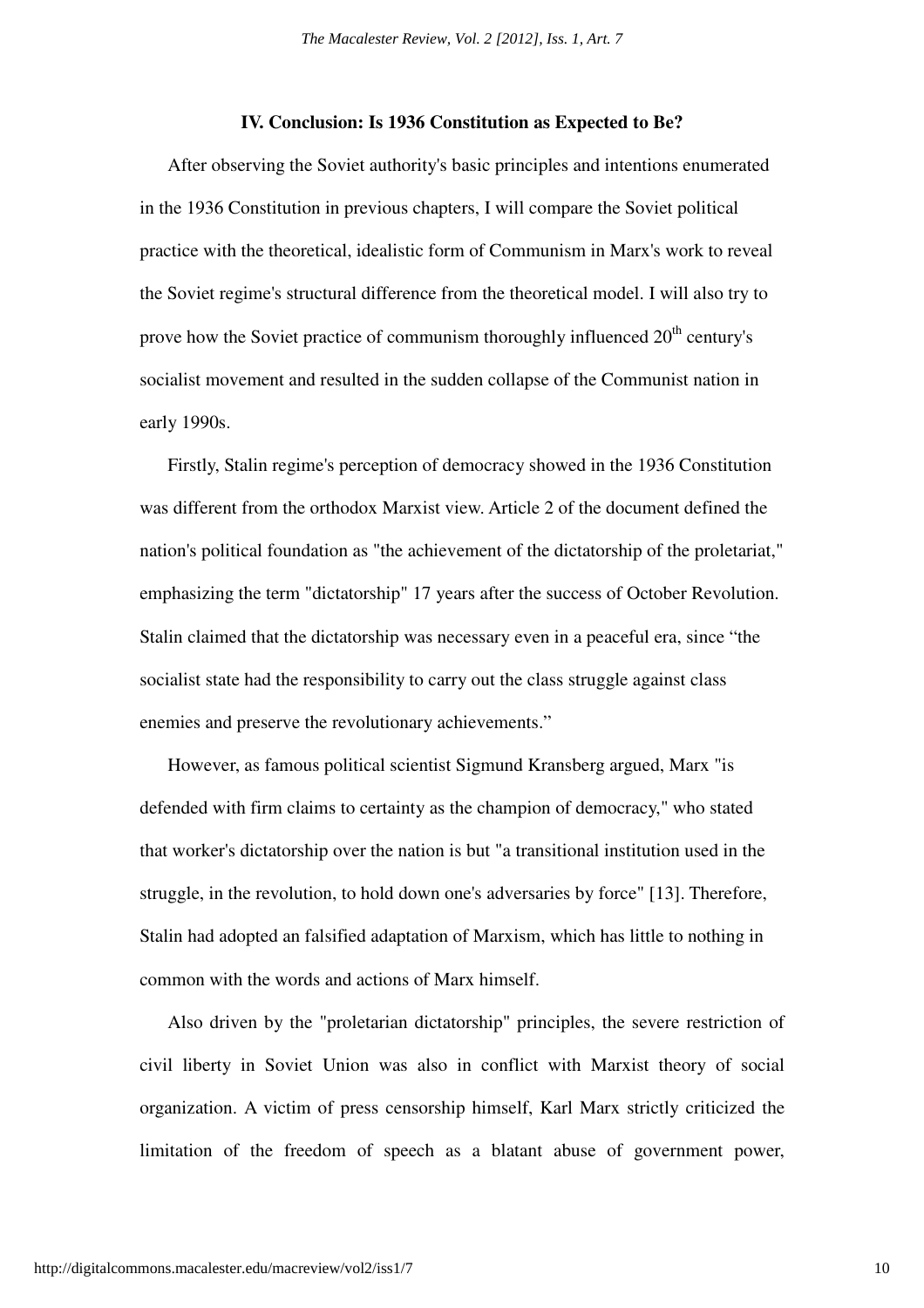perceiving it to be "a trick used by the capitalist class to suppress the voice of progressive proletarians." However, the Great Purge began in 1936 apparently contrasted the Marxist dream of personal liberty. In that bloody movement, Stalin executed and imprisoned millions of political dissidents, while using strict censorship methods to take absolute control of Soviet newspaper agencies and public radio. Under the tyrannical power, the constitutional protection on civilian freedom was proved only to be ineffective.

In the economic field, the original Marxist doctrine also differed greatly from Stalin's communist practice. Article 12 provided the principle of distribution applied in the U.S.S.R. to be "from each according to his ability, to each according to his work." Although this clause differed from the Marxist teaching that "from each according to his ability, to each according to his *need*" by only one word, the principle of property distribution was fundamentally changed. Marx based his distribution theory on the assumption that communism was a highly prosperous and productive society where people were highly initiated and skillful to their work. However, the Soviet state was a poor agricultural nation without an abundant source of products for Soviet people to obtain whatever they need. Devoted to adapting the nation's low productivity to the communist rule, Stalin pragmatically used the phrase "to each according to his work" to both declare the socialist nature of Soviet Union and recognize the real economic condition of the state. In practical terms, it actually indicated that proper were not paid equally.

The huge gap between Soviet socialist practice and Marxist theory, as demonstrated in 1936 Constitution, has a complicated historical root. The long-lasting Tsarist dictatorship which begun in the medieval era deeply influenced the social model of Russian State, not only establishing a strict system of hierarchy but also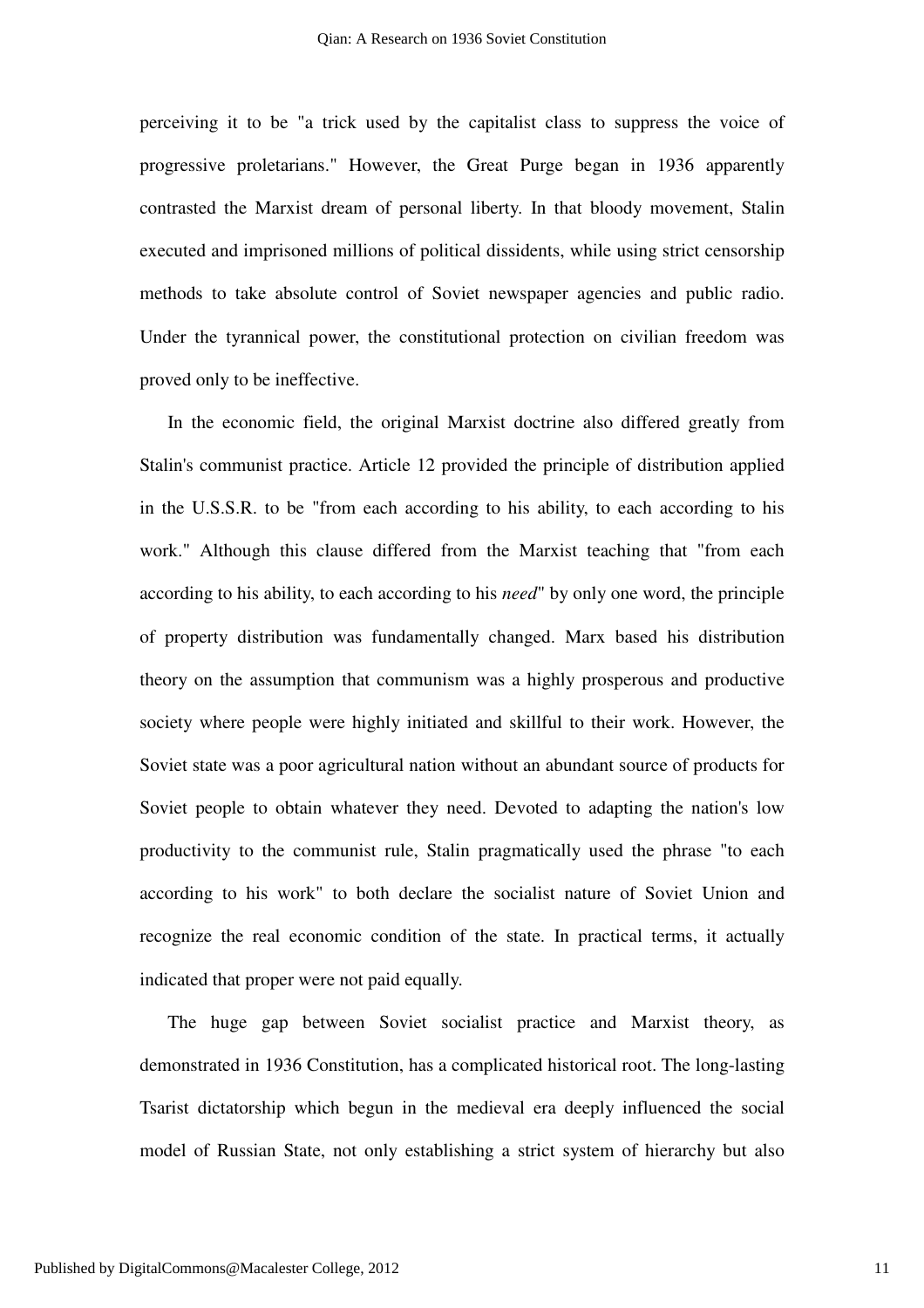fostering a tradition of personality cult and public allowance to absolute power. Unlike liberal democracy in the West, the ruling power in Old Russia was not granted and consented by people, but disseminated exclusively by the Tsar to the lower levels of the social pyramid, creating a top-down model of power distribution. In order to maintain the stability of this ruling order, it is necessary for dictators to "tame" common people, making them submissive and responsive to royal commands and pacifying their requests to participate in political issues. Political suppression, the religious teachings of Eastern Orthodox and the recognition of loyalty as a moral virtue served as ideological tools for the tsars to maintain social order and mitigate popular dissent.

Although the October Revolution overthrew the empire's tyranny and established an apparently populist regime, the profound Tsarist tradition in Russia was not eliminated by the 1917 revolution but rather deeply implanted itself into the newborn regime, making it partially a continuation of the dead empire. Leninism, the adoption of Marxist theory to Russia's specific circumstance, replaced the moral and religious teaching in Old Empire to be a new tool of restricting the free minds of Soviet people; the powerful bureaucracy in Russian Empire to execute real power, such as the Royal Court and National Duma, was virtually transformed to a system of Party bureaucracy and Soviet legislation, which was equally suppressive but wrapped in a democratic coat; the feudal partition of social classes according to blood lineage and land possession were claimed to be replaced by a non-class proletarian society, but the Communist leadership headed by Stalin nevertheless formed itself a new "proletarian nobility" who centralized the national power and enjoyed diverse social privileges as the former royalty did. In his book *The Court of the Red Tsar*, historian Simon Montefiore described the Stalin regime as a modern reflection of tsar heritage and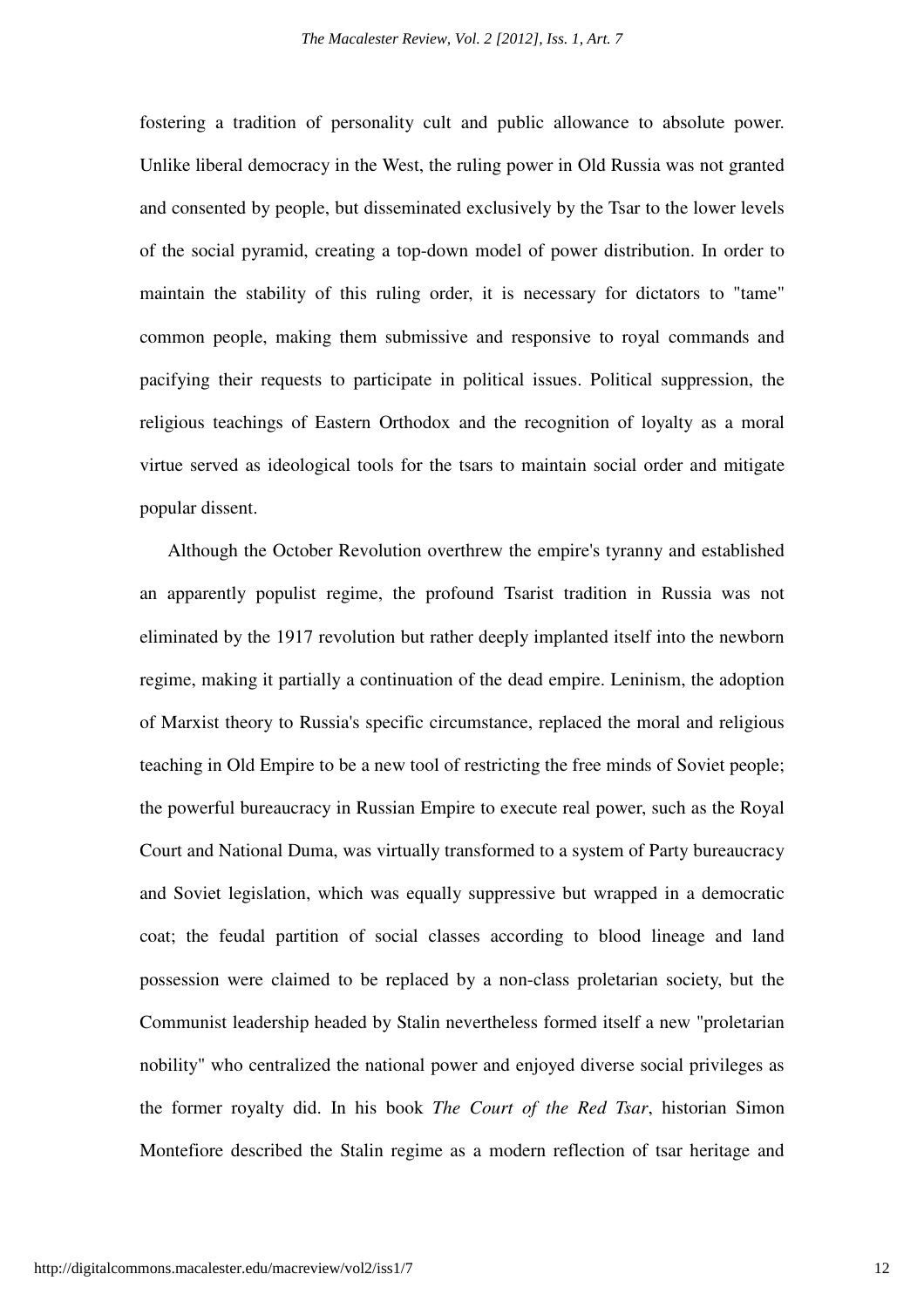reminded people to analyze Communist Russia's inevitable conversion from a populist democracy to an authoritarian empire in a cultural sense. In conclusion, the 1936 Constitution was deeply attached to the previous tsarist path and thereby its inadequate fulfillment of Marx's ideal social organization seems inevitable.

Despite the Constitution's many disadvantages, the USSR was the first successful example of the communist movement in  $20<sup>th</sup>$  century, and the document provided a powerful model for governmental structure and civil policy in later proletarian states. Observing Yugoslavia, Albania and democratic Germany's constitutions as marked examples, one can distinguish three common characteristics derived from the Stalin Constitution: the claim of the proletarian dictatorship against the residue capitalists, which granted the communist parties the absolute legitimacy to rule; the building of a Soviet-styled legislative branch consisted of elected representatives under the Party's supervision; the official adoption of a centralized planned economy and the mass nationalization of industry. Similar to the route of Soviet Union, those nations achieved a remarkable development in economy and social construction due to the stabilizing effect of the constitutions, but the political transparency and individual liberty, lacking substantial legal protection, were little improved. The Soviet model of constitutionality was applied to a wide range of socialist nations, which extended to all the member states of Warsaw Pact after the Soviet Union's  $21<sup>st</sup>$  Party Congress.

The Stalin Constitution existed for 31 years before its final replacement by Brezhnev's 1977 Constitution. The previous discussions on this document's historical significance pointed to the essential topic of this essay: did the 1936 Constitution of USSR fulfill its initial expectations? As a political proclamation, it is brilliant, since it successfully pacified the internal turbulence of USSR and strengthened the Communist party's authority to rule. Providing several principles for regulating the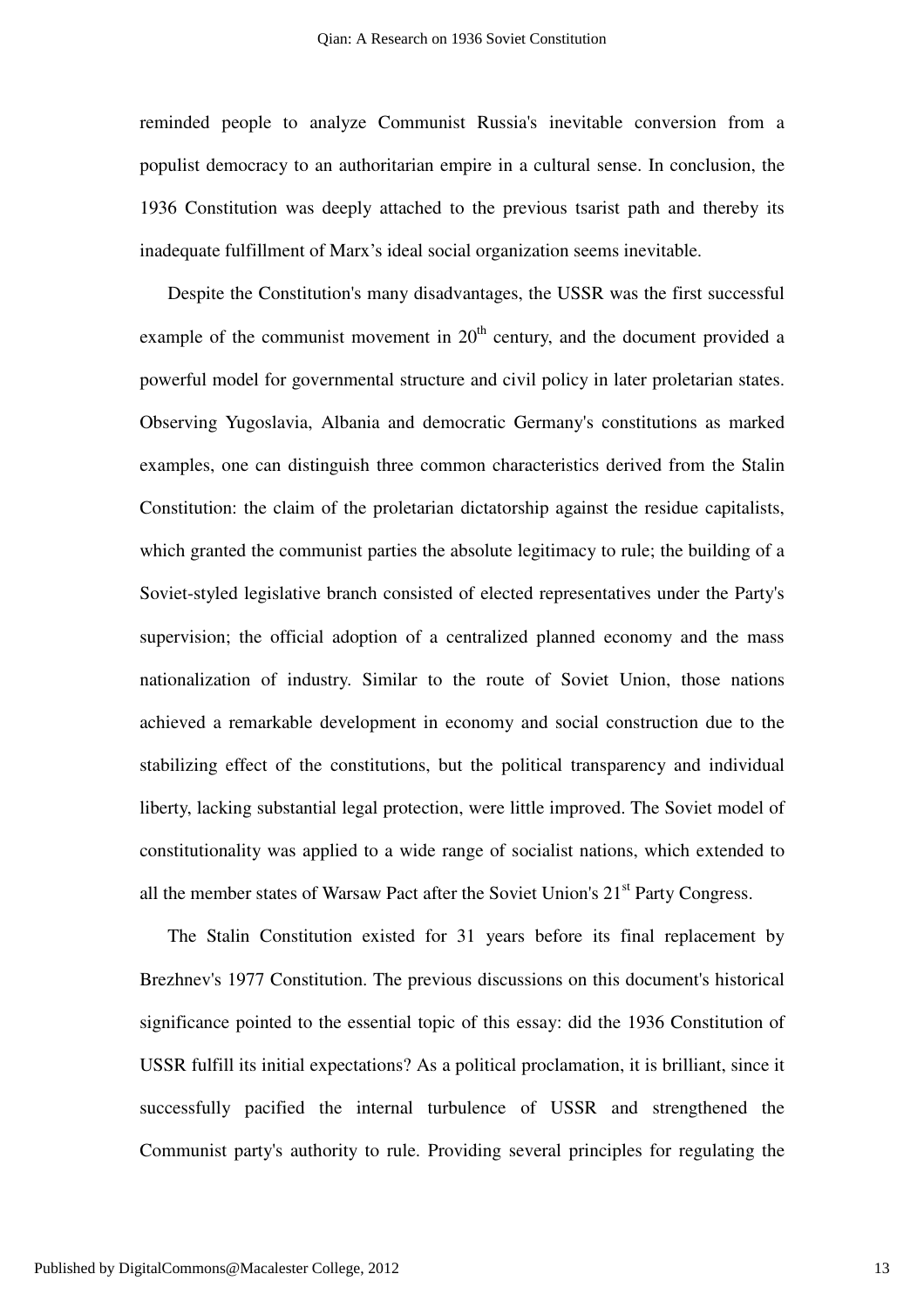Party-State relationship and the collaboration among different functional branches, the Constitution established a systematic mechanism for the political operation of the huge country; as an economic blueprint, it is positively influential, because the central planned economy was officially adopted as the nation's fundamental policy, which fixed the nation's formerly changing nature of economic system since the Bolshevik Revolution. Although it settled the problem of extreme unbalance of industrial and agricultural investments in Soviet economy, both industries marked a breakthrough of rapid development during the late 1930s inspired by a lenient economic policy. However, as a fundamental law regulating governmental behavior, the Constitution was poorly applied. As section 3 of this paper stated, the articles guaranteeing people's basic rights and democracy enumerated in 1936 Constitution was largely a hypocritical exhibition of the regime's mercifulness to respect the popular will, a strategy to strengthen, not restrict the regime's exercise of power. The large-scale purge of political dissidents which began in 1937 ironically revealed the Constitution's inability to protect political dissidents from being suppressed by the Stalin authority's iron-fisted tyranny. In a totalitarian state where the dictator possessed absolute power, any legal system would lose its original function to "balance the public democracy and individual rights." As a final response to the topic question, the Stalin Constitution is exactly the ruling apparatus expected by Stalin and Soviet leaders, but is not the domestic law expected by a modern democratic legislator.

Although the USSR, an enduring communist experiment aiming at reorganizing the capitalist society, ended its life in a miserably at the end of  $20<sup>th</sup>$  century, its achievements and failures have been a permanent focus for European historians to survey. The economic miracle created by planned national economy, the highly